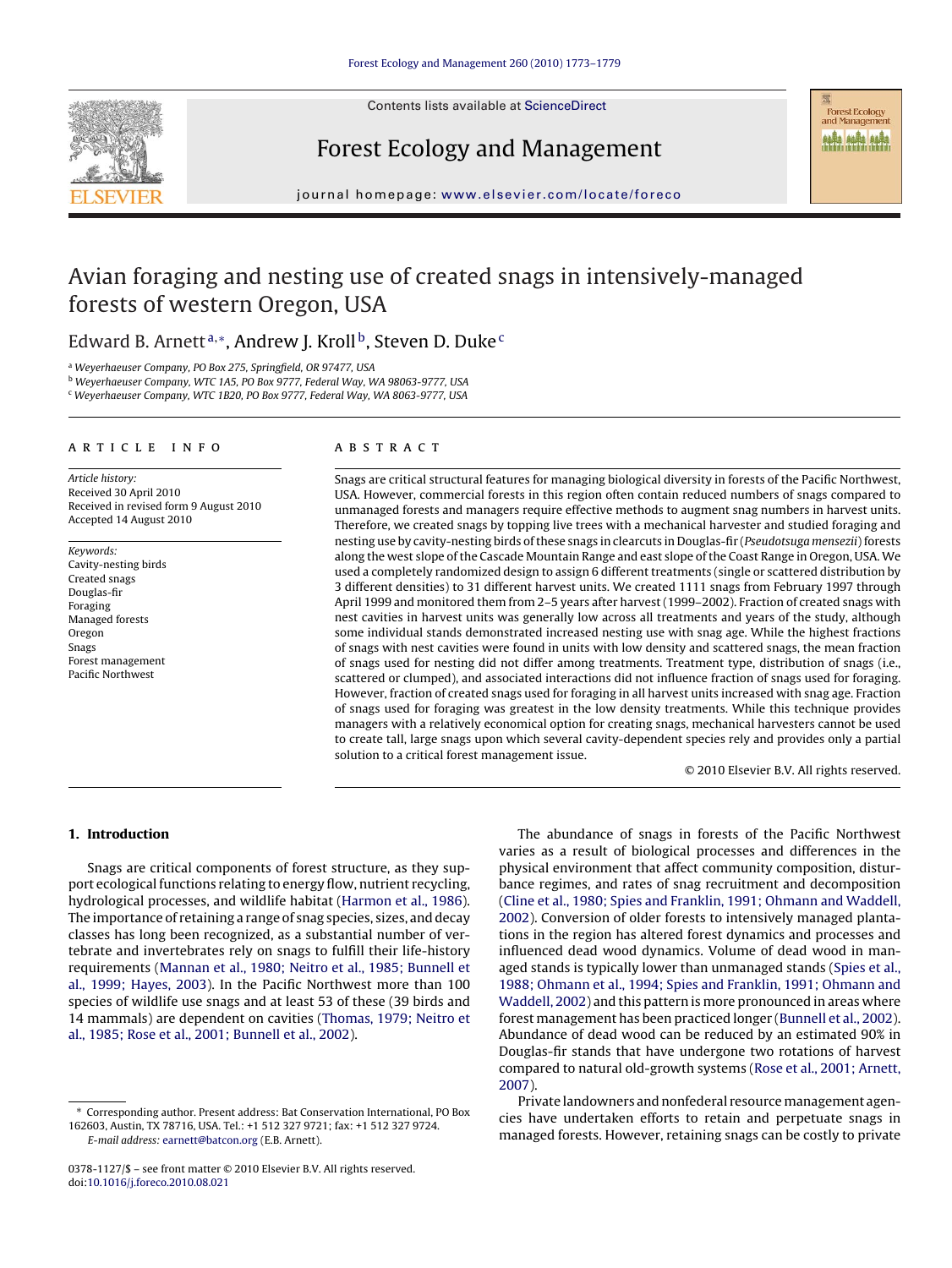forest land owners and, in many instances, may be illegal under laws set forth by the Occupational Safety and Health Administration ([Ohmann and Waddell, 2002; Wilhere, 2003\).](#page-6-0) Additionally, retaining snags may conflict with operational efficiency or economic and fire management objectives ([Lewis, 1998\).](#page-6-0) Several authors have suggested creating snags to increase abundance and distribution of these structures across the landscape (e.g., [Cline et al., 1980;](#page-6-0) [Bull and Partridge, 1986\).](#page-6-0) Numerous methods for creating snags or decay in live trees are available to land managers seeking to achieve management objectives for dead and dying trees (e.g., [Bull and](#page-6-0) [Partridge, 1986; Lewis, 1998; Filip et al., 2004\).](#page-6-0) Topping live trees is a popular approach for creating snags and may be the most effective because this creates entry sites to the heartwood for decay fungi ([Harris, 1983; Brandeis et al., 2002; Walter and Maguire, 2005\).](#page-6-0)

Few studies have evaluated avian use of created snags and all have centered on inoculation of trees with decay fungi (e.g., [Brandeis et al., 2002\),](#page-6-0) girdling the trunk, usually near ground level (e.g., [Hallett et al., 2001; Brandeis et al., 2002\),](#page-6-0) or trees that were blasted or topped with a chainsaw at mid-crown or higher (e.g., [Chambers et al., 1997; Hallett et al., 2001; Boleyn et al., 2002;](#page-6-0) [Brandeis et al., 2002; Walter and Maguire, 2005\).](#page-6-0) Mechanical timber harvesting equipment used for ground-based operations (e.g., feller-buncher—a motorized vehicle with a saw attachment that can rapidly cut and gather one or several trees) can be used to top live trees below the canopy height. Operators can efficiently create several of these "short" snags during either commercial thinning or clearcutting operations and the tops of these trees can be used for commercial products. However, to our knowledge, an evaluation of avian use of snags created by mechanical harvesters has not been conducted. Therefore, we evaluated avian use of snags created by topping live trees with mechanical harvesters in commercially managed forests in the western Oregon Cascade Range, USA. Our objectives were to quantify characteristics of created snags and quantify avian foraging and nesting use of created snags. Based on results from previous studies (e.g., [Chambers et al., 1997; Hallett et](#page-6-0) [al., 2001; Brandeis et al., 2002; Walter and Maguire, 2005\),](#page-6-0) we predicted that: (1) use of created snags for nesting would be low during the first several years of creation, due to slow decay processes of freshly topped, healthy trees; (2) use of created snags for foraging would be immediate and increase over time; and (3) on average, single snags would not be used more frequently than snags that were created in clumps (i.e., grouped with other snags).

## **2. Methods**

## 2.1. Study area

We conducted our study on Weyerhaeuser Company's Calapooya Tree Farm, located in Lane and Douglas Counties along the west slope of the Cascade Mountain Range near Cottage Grove, Oregon, USA [\(Fig. 1\).](#page-2-0) The study area occurred in the Western Cascades Physiographic Province and was characterized by a maritime climate with wet, mild winters and cool, dry summers ([Franklin](#page-6-0) [and Dyrness, 1988\).](#page-6-0) Elevations ranged from 180 m to 1375 m.

The study area was dominated by natural and planted stands of Douglas-fir but other conifers included western hemlock (Tsuga heterophylla) and western redcedar (Thuja plicata). Red alder (Alnus rubra) was abundant in riparian areas and disturbed sites. Bigleaf maple (Acer macrophyllum) was also common throughout the study area in upland and riparian areas. Understory vegetation was typically dominated by salmonberry (Rubus spectabilis), thimbleberry (R. parviflorus), salal (Gaultheria shallon), huckleberry (Vaccinium spp.), red elderberry (Sambucus racemosa), vine maple (Acer circinatum), and swordfern (Polystichum munitum). Common primary cavity-nesters in this area include the hairy woodpecker (Picoides

villosus), northern flicker (Colaptes auratus), pileated woodpecker (Dryocopus pileatus), red-breasted sapsucker (Sphyrapicus ruber), and downy woodpecker (Picoides pubescens) [\(Mannan et al., 1980;](#page-6-0) [Walter and Maguire, 2005\).](#page-6-0) Secondary cavity-nesters include chestnut-backed chickadee (Poecile rufescens) and house wren (Troglodytes aedon).

Since the mid 1960s, these forests have been managed primarily for wood production using intensive high-yield timber management, usually including planting nursery-grown seedlings, fertilization, control of competing deciduous vegetation, precommercial and commercial thinning, and clearcutting on 45–60 year rotations. At the landscape level, conifer forests were interspersed with riparian reserves and other inoperable areas, recent clearcuts, and small gaps associated with streams, topography, and roads. Our experimental units were selected randomly and are representative of forest stands in a western Oregon landscape dominated by industrial management. Natural snag densities, especially large snags >50 cm dbh, are low in industrial forests [\(Ohmann et al., 1994;](#page-6-0) [Bunnell et al., 2002\).](#page-6-0) [Arnett \(2007\)](#page-6-0) reported an average density of 0.82 snags/ha (SE = 0.27) for all snags > 25.4 cm in diameter in 21–40 year-old-forest stands similar to those in our study, nearly 2.7 times fewer snags/ha compared to similar aged stands on federal lands. Snag retention in surrounding harvest units followed Oregon Forest Practice regulations that stipulate retaining 5 green trees (i.e., live, merchantable trees) or snags > 10 m in height and 27 cm in diameter per hectare [\(Oregon Department of Forestry, 2007\).](#page-6-0) However, our experience suggests that green trees, rather than snags, were usually retained to meet these requirements, thus providing few if any snags immediately following harvest.

#### 2.2. Experimental design and treatments

We used a completely randomized design with repeated measures ([Milliken and Johnson, 1992\) w](#page-6-0)ith each harvest unit (clearcut) as the experimental unit. The age of the snags was a repeated factor, because snags were evaluated for nesting and foraging activity at ages 1–5. All scheduled 1997–1999 clearcut harvest units >20 ha and with >50% of the unit available for harvesting with ground-based equipment were considered available for sampling. Treatments were defined by snag density [expressed as trees per ha (TPH)] and distribution pattern (single-scattered versus clumped). We subjectively defined three different density levels (low, 0.08 TPH; medium, 0.2 TPH; and high, 0.4 TPH) based on coordination with operations foresters and compromises based on logistical, safety, and financial considerations. These densities were multiplied by number of ha in each unit to derive a target number of trees for topping. Clumps constituted 5–7 trees/clump with trees no greater than 10 m apart from one another. For example, a 100 ha unit assigned the high density/single-scattered treatment would have 40 individual trees scattered across the unit; the high density/clumped treatment would have ∼8 clumps created in the unit. We randomly assigned the 6 treatment combinations to harvest units and we attempted to replicate each treatment 5 times ( $3 \times 2$  factorial treatment structure  $\times 5$  replications,  $n = 30$  units).

We consulted with harvest managers and equipment operators regarding specific treatment prescriptions and size and distribution of created snags desired for each experimental unit, and operators had flexibility to choose trees to top based on value and location relative to safety and logistical constraints. Operators used a fellerbuncher to create snags by raising the saw and topping a tree as high as the machine could safely extend (generally 5–10 m high). We instructed operators to target trees with minimum dimensions of >30.5 cm diameter at the top of the tree and >6 m high. Operators created 1111 snags on 31 experimental harvest settings in the study area from February 1997 to April 1999 [\(Table 1\).](#page-3-0) Of the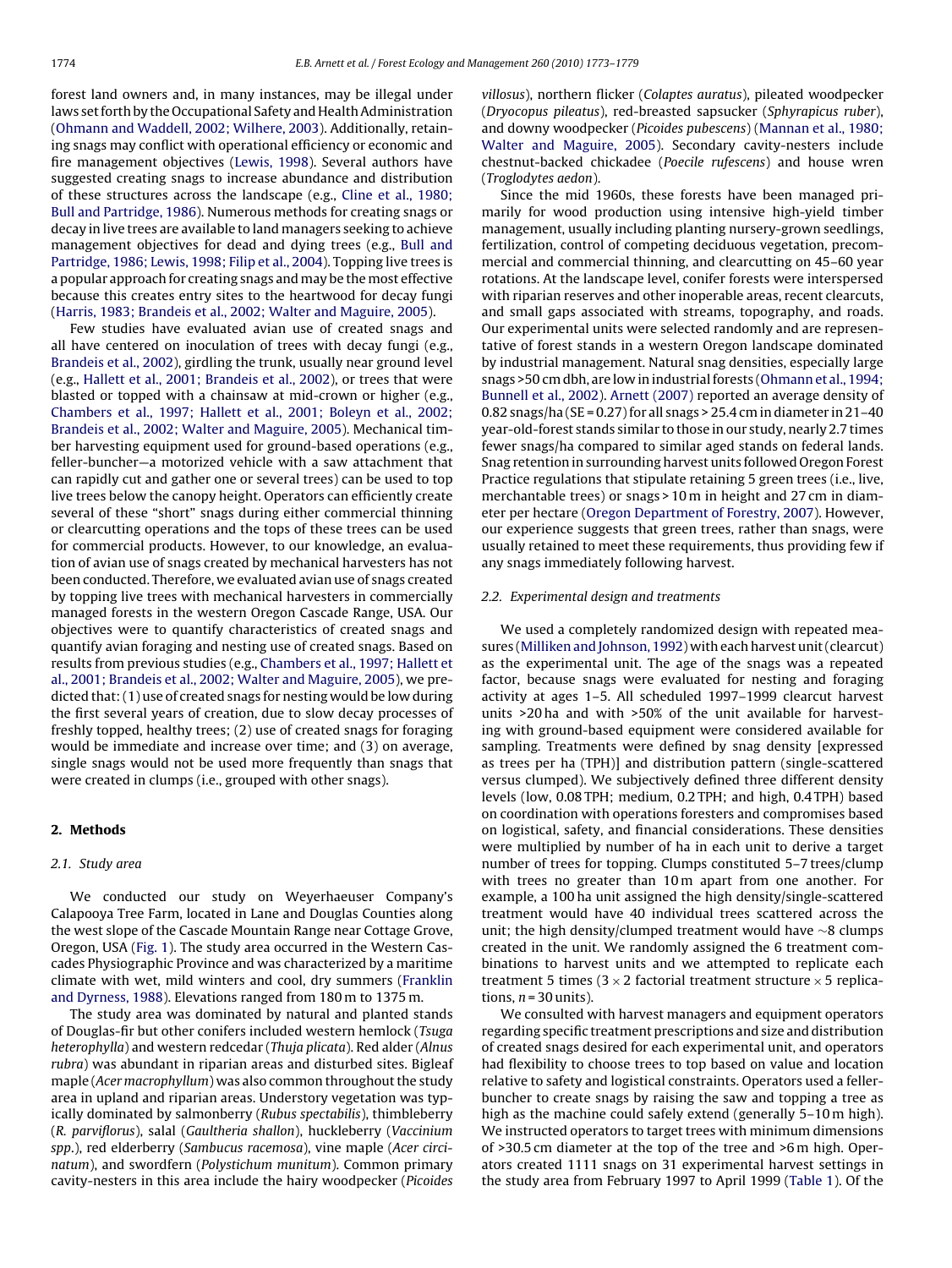<span id="page-2-0"></span>

Fig. 1. Location of the study area and harvest units (n=31) by treatment type in Lane and Douglas Counties, Oregon, USA, 1998-2002.

1111 snags, 828 were Douglas-fir (76%); 164 were western hemlock (15%); 65 were western red cedar (6%); 22 were bigleaf maple (2%); 11 were other hardwoods (1%). However, our desired replication of all treatment combinations was not achieved as a result of logistical and safety issues and miscommunication. The final number of replicate harvest units in each treatment, based on our criteria, was 4 low clumped (LC), 7 low single (LS), 4 medium clumped (MC), 6 medium single (MS), 4 high clumped (HC), and 6 high single (HS) [\(Table 2\).](#page-3-0) Harvest units ranged from 20.2 to 47.3 ha in size [\(Table 1\).](#page-3-0) The average nearest neighbor distance between treatments was 3.3 km (95% CL: 2.1, 4.4; range 0.8–13.8 km). By 2001, 21 trees were missing and assumed to have been removed by firewood cutters. Thus, we monitored 1090 created snags for wildlife use and included these in our final analysis.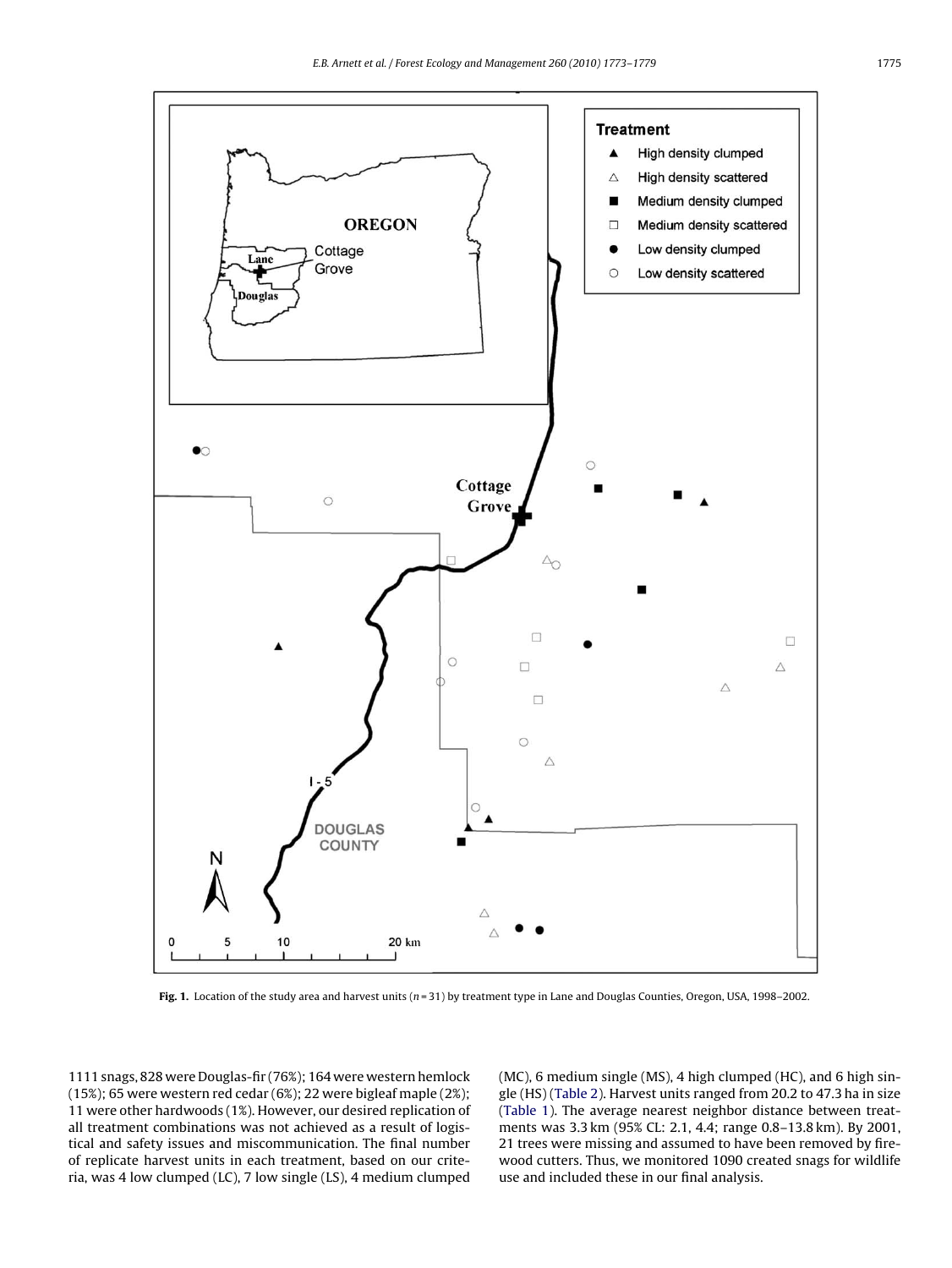<span id="page-3-0"></span>

| ۰. |  |
|----|--|
|    |  |

Summary data for 31 harvest units and snags created by topping with mechanical harvesters near Cottage Grove, Oregon, USA, 1997–1999.

| Stand          | HA   | Treatment     | Number of trees (clumps) | DBH (cm) |           | Height (m)     |      |           |              |
|----------------|------|---------------|--------------------------|----------|-----------|----------------|------|-----------|--------------|
|                |      |               |                          | Mean     | <b>SE</b> | Range          | Mean | <b>SE</b> | Range        |
| 1              | 25.5 | Low single    | 13                       | 52.7     | 2.3       | $42.7 - 67.1$  | 7.1  | 0.2       | $6.1 - 9.2$  |
| $\overline{2}$ | 35.6 | Low single    | 12                       | 73.9     | 2.4       | $63.5 - 92.5$  | 6.2  | 0.1       | $5.5 - 7.0$  |
| 3              | 42.5 | Low single    | 18                       | 43.6     | 3.2       | $25.4 - 75.7$  | 6.1  | 0.1       | $5.5 - 6.7$  |
| 4              | 27.1 | Low single    | $\overline{7}$           | 46.9     | 2.3       | $34.3 - 52.3$  | 7.1  | 0.3       | $6.1 - 7.9$  |
| 5              | 29.1 | Low single    | 9                        | 55.8     | 4.7       | $29.2 - 72.4$  | 6.3  | 0.3       | $4.3 - 7.0$  |
| 6              | 20.2 | Low single    | 11                       | 44.1     | 2.0       | $37.3 - 60.7$  | 6.0  | 0.2       | $5.2 - 7.3$  |
| 7              | 22.3 | Low single    | 9                        | 70.0     | 1.7       | 58.4-76.2      | 7.1  | 0.3       | $6.1 - 8.5$  |
| 9              | 23.5 | Low clump     | 5(1)                     | 42.4     | 3.5       | $34.5 - 53.1$  | 6.0  | 0.3       | $4.9 - 6.7$  |
| 10             | 28.3 | Low clump     | 15(3)                    | 41.9     | 2.7       | $24.6 - 57.9$  | 7.3  | 0.1       | $6.1 - 7.9$  |
| 11             | 22.3 | Low clump     | 10(2)                    | 47.4     | 2.4       | $35.6 - 60.5$  | 6.1  | 0.1       | $5.5 - 6.7$  |
| 12             | 41.2 | Low clump     | 17(4)                    | 53.2     | 3.7       | $37.3 - 101.1$ | 6.3  | 0.1       | $5.5 - 7.0$  |
| 8              | 44.9 | Medium single | 38                       | 50.0     | 2.2       | 35.6-88.9      | 6.3  | 0.1       | $5.5 - 7.0$  |
| 13             | 27.1 | Medium single | 34                       | 58.4     | 1.5       | $40.4 - 71.9$  | 6.6  | 0.1       | $5.5 - 7.9$  |
| 14             | 27.5 | Medium single | 23                       | 48.4     | 2.6       | $30.2 - 75.7$  | 5.9  | 0.1       | $4.6 - 7.0$  |
| 15             | 20.2 | Medium single | 33                       | 39.9     | 1.7       | $26.2 - 69.3$  | 5.4  | 0.1       | $4.3 - 7.0$  |
| 16             | 37.2 | Medium single | 35                       | 46.7     | 2.2       | $20.8 - 89.7$  | 6.7  | 0.1       | $5.2 - 7.9$  |
| 17             | 30.0 | Medium single | 39                       | 43.9     | 1.9       | $16.5 - 90.2$  | 6.7  | 0.2       | $4.3 - 8.2$  |
| 18             | 45.7 | Medium clump  | 35(8)                    | 52.4     | 1.3       | $33.5 - 68.8$  | 6.9  | 0.1       | $4.6 - 7.9$  |
| 19             | 38.9 | Medium clump  | 51(10)                   | 38.3     | 1.1       | $20.1 - 56.9$  | 7.2  | 0.1       | $5.2 - 8.8$  |
| 20             | 42.5 | Medium clump  | 37(7)                    | 44.0     | 1.7       | $22.1 - 66.3$  | 6.6  | 0.1       | $4.9 - 10.1$ |
| 21             | 40.5 | Medium clump  | 45(9)                    | 46.4     | 1.5       | $32.0 - 71.9$  | 7.5  | 0.1       | $5.8 - 9.2$  |
| 22             | 25.5 | High single   | 37                       | 47.1     | 1.8       | 17.8-80.8      | 5.9  | 0.1       | $4.0 - 7.6$  |
| 23             | 40.9 | High single   | 42                       | 56.4     | 1.3       | $32.3 - 67.6$  | 6.4  | 0.1       | $3.7 - 7.6$  |
| 24             | 36.4 | High single   | 55                       | 44.2     | 1.2       | $31.0 - 69.3$  | 6.9  | 0.1       | $4.6 - 9.2$  |
| 25             | 21.5 | High single   | 30                       | 75.5     | 2.1       | $47.0 - 99.1$  | 6.3  | 0.1       | $5.5 - 7.3$  |
| 26             | 38.9 | High single   | 48                       | 46.9     | 1.2       | $31.8 - 66.3$  | 5.7  | 0.1       | $4.6 - 6.7$  |
| 27             | 32.0 | High single   | 76                       | 42.6     | 1.0       | $29.2 - 67.6$  | 6.3  | 0.1       | $5.2 - 7.3$  |
| 28             | 45.7 | High clump    | 54(13)                   | 35.1     | 1.0       | $20.3 - 51.6$  | 7.9  | 0.1       | $6.1 - 10.1$ |
| 29             | 44.5 | High clump    | 55(11)                   | 56.0     | 1.3       | $34.5 - 82.6$  | 6.9  | 0.1       | $5.5 - 7.9$  |
| 30             | 47.3 | High clump    | 112(22)                  | 47.2     | 1.0       | $23.1 - 71.6$  | 6.3  | 0.1       | $4.9 - 7.6$  |
| 31             | 38.9 | High clump    | 106(21)                  | 50.1     | 1.2       | $28.5 - 82.0$  | 5.2  | 0.1       | $4.3 - 7.3$  |
| All snags      |      |               | 1111                     | 49.7     | 1.7       | $17.8 - 101.1$ | 6.5  | 0.1       | $3.7 - 10.1$ |

## 2.3. Field data collection

During our initial visit, usually within 3–6 months of creation, we recorded location of each snag with a Global Positioning System (GPS) and we recorded species of each snag and measured diameter at breast height (cm), diameter at the top of the snag (cm), and height (m). We visually estimated percentage of bark remaining on each snag and assigned the snag to one of 6 decay classes based on [Brown \(1985\).](#page-6-0) We revisited each created snag annually to determine use by cavity-nesting birds. During subsequent annual visits for each snag we recorded number of nest cavities and cavity starts, number of foraging cavities, and presence (yes/no) of woodpecker foraging/flaking activity. Measurements of use were taken from 1999 to 2002, so the effect of snag age on foraging and nesting use was estimated for snag ages 2–5.

## 2.4. Data analysis

The treatment structure was a full factorial arrangement of 3 densities and 2 distributions. Harvest units were the experi-

mental units, and individual snags were subsamples. The binary responses assessed over time were individual instances of nesting and foraging activity. We used generalized estimating equations (GEE) to model treatment, snag age, and treatment  $\times$  age effects for cavity nester responses using the GENMOD procedure in SAS [\(SAS Institute Inc., 2004\).](#page-6-0) The GEE method is an extension of generalized linear models that provides for correlated discrete data [\(Stokes et al., 2000; Fieberg et al., 2009\),](#page-6-0) and is commonly used for repeated measures or longitudinal data ([Diggle et al., 2002\).](#page-6-0) The method requires specifying a working correlation structure, but the resulting standard errors are consistent even if the assumed structure is not correct [\(Stokes et al., 2000; Meyers et al., 2002\).](#page-6-0) Our generalized linear model used a logit link and binomial errors with an autoregressive order one (AR1) correlation structure. AR1 implies that the correlation between measurements depends on time between measurements and decreases as time between measurements increases, which seems to be reasonable based on the biology of our study system. We verified this to be a reasonable working correlation structure by comparing the model-based standard error estimates with the final robust estimates ([Meyers et al.,](#page-6-0) [2002\).](#page-6-0)

#### **Table 2**

Numbers of harvest units by treatment and age of snags created by mechanical harvesters, Cottage Grove, Oregon, USA, 1999–2002.

| Treatment           | Total harvest units |       | Harvest units evaluated at each snag age |       |       |  |
|---------------------|---------------------|-------|------------------------------------------|-------|-------|--|
|                     |                     | Age 2 | Age 3                                    | Age 4 | Age 5 |  |
| Low clumped (LC)    |                     |       |                                          |       |       |  |
| Low single $(LS)$   |                     |       |                                          |       |       |  |
| Medium clumped (MC) |                     |       |                                          |       |       |  |
| Medium single (MS)  |                     |       |                                          |       |       |  |
| High clumped (HC)   |                     |       |                                          |       |       |  |
| High single (HS)    |                     |       |                                          |       |       |  |
| Total               | 31                  |       |                                          |       | 14    |  |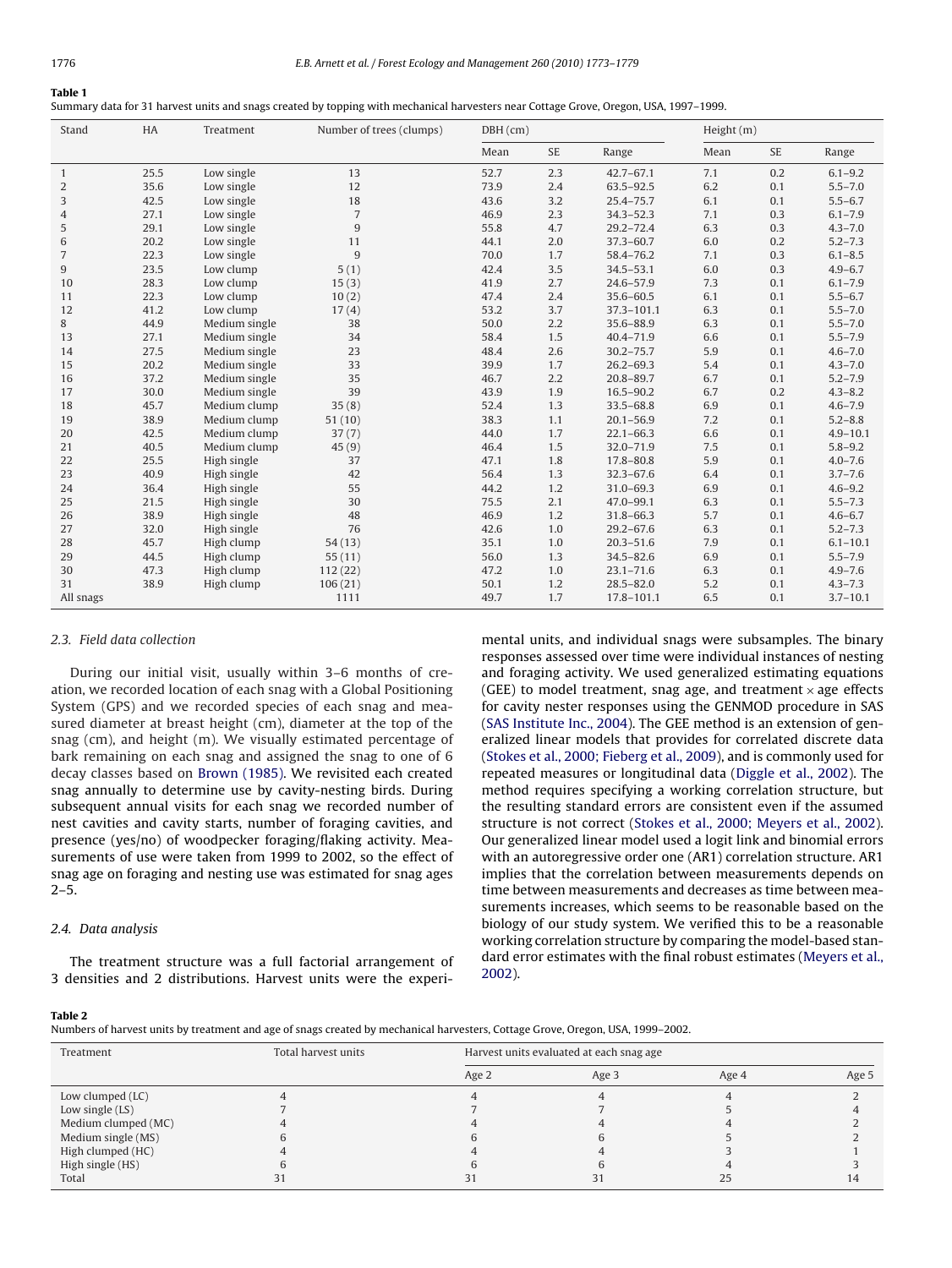

Fig. 2. Fraction of created snags used for nesting in individual harvest units by each treatment and snag age, Cottage Grove, Oregon, USA, 1998-2002. Low, medium, and high refer to snag densities (trees per hectare) and treatments are low clumped (LC), low single (LS), medium clumped (MC), medium single (MS), high clumped (HC), high single (HS). Symbols represent individual stands in each treatment.

#### **Table 3**

Type III tests for (1) treatment component effects (distribution, density, and the interaction between distribution and density) and (2) age component effects (linear and lack-of-fit) on fraction of created snags used for foraging, Cottage Grove, Oregon, USA, 1999–2002.

| Contrast                      | Degrees of freedom | $\gamma^2$ | $Pr > \chi^2$ |
|-------------------------------|--------------------|------------|---------------|
| Distribution                  |                    | 0.04       | 0.843         |
| Density                       |                    | 5.34       | 0.069         |
| Distribution $\times$ density |                    | 0.54       | 0.764         |
| Age: linear                   |                    | 5.09       | 0.024         |
| Age: lack-of-fit              |                    | 3.53       | 0.171         |

We examined Type III Chi-square tests to determine the significance of treatment, snag age, and treatment  $\times$  age effects. In addition, we used orthogonal contrasts to further divide the treatment effect into its components of density, distribution, and the interaction between density and distribution. Similarly, we divided the snag age effect into a linear component, which tests for a linear trend, and a lack-of-fit component, which tests for other unspecified trends in total [\(Steel and Torrie, 1980\).](#page-6-0) We used least-squares means [\(SAS Institute Inc., 2004\) t](#page-6-0)o estimate means, standard errors, and 95% confidence intervals for the treatment and age effects. We calculated means on the logit scale and back-transformed these to the percent scale. Finally, we used the GLM procedure in SAS [\(SAS](#page-6-0) [Institute Inc., 2004\) t](#page-6-0)o determine if significant differences existed in mean diameter at breast height and mean height of created snags by treatment. All tests were judged to be significant at an alpha level of 0.05.

#### **3. Results**

Mean diameter at breast height of all 1111 created snags was 49.7 cm (SE = 1.7, range = 17.8–101.1) and mean height was 6.5 m (SE = 0.1, range = 3.7–10.1; [Table 1\)](#page-3-0). Diameter at breast height  $(n=31, F_{5,25} = 0.88, P = 0.51)$  and height  $(n=31, F_{5,25} = 1.04, P = 0.42)$ of snags did not differ among treatments. We did not find evidence of a strong correlation between dbh and height (Pearson's correlation coefficient = 0.21; 95% CL: 0.15, 0.26).



**Fig. 3.** Least-square mean estimates and 95% confidence intervals for percentage of created snags used for foraging by age for all treatments combined, Cottage Grove, Oregon, USA, 1999–2002.

The fraction of created snags with nest cavities in harvest units was generally low across all treatments and years of the study, although some individual stands demonstrated increased nesting use over time (Fig. 2). The median fraction of snags with nest cavities for all years combined was 0.02 for all treatments and did not differ among treatments ( $\chi^2$  = 0.54, P = 0.76).

We did not find significant effects for the interaction of treatment type and age ( $\chi^2$  = 15.3, P = 0.43) or treatment type ( $\chi^2$  = 5.54,  $P = 0.35$ ) on foraging use. Snag age, however, was nearly significant ( $\chi^2$  = 6.78, P = 0.079), and its linear component was significant  $(\chi^2$  = 5.09, P = 0.024; Table 3). Created-snag foraging use increased by ∼20% from snag age 2 to snag age 5 (Fig. 3).

Using the contrasts for treatment type (Table 3), we did not find significant effects for the interaction of distribution and density of snags ( $\chi^2$  = 02.86, P = 0.24), the distribution of snags ( $\chi^2$  = 1.6,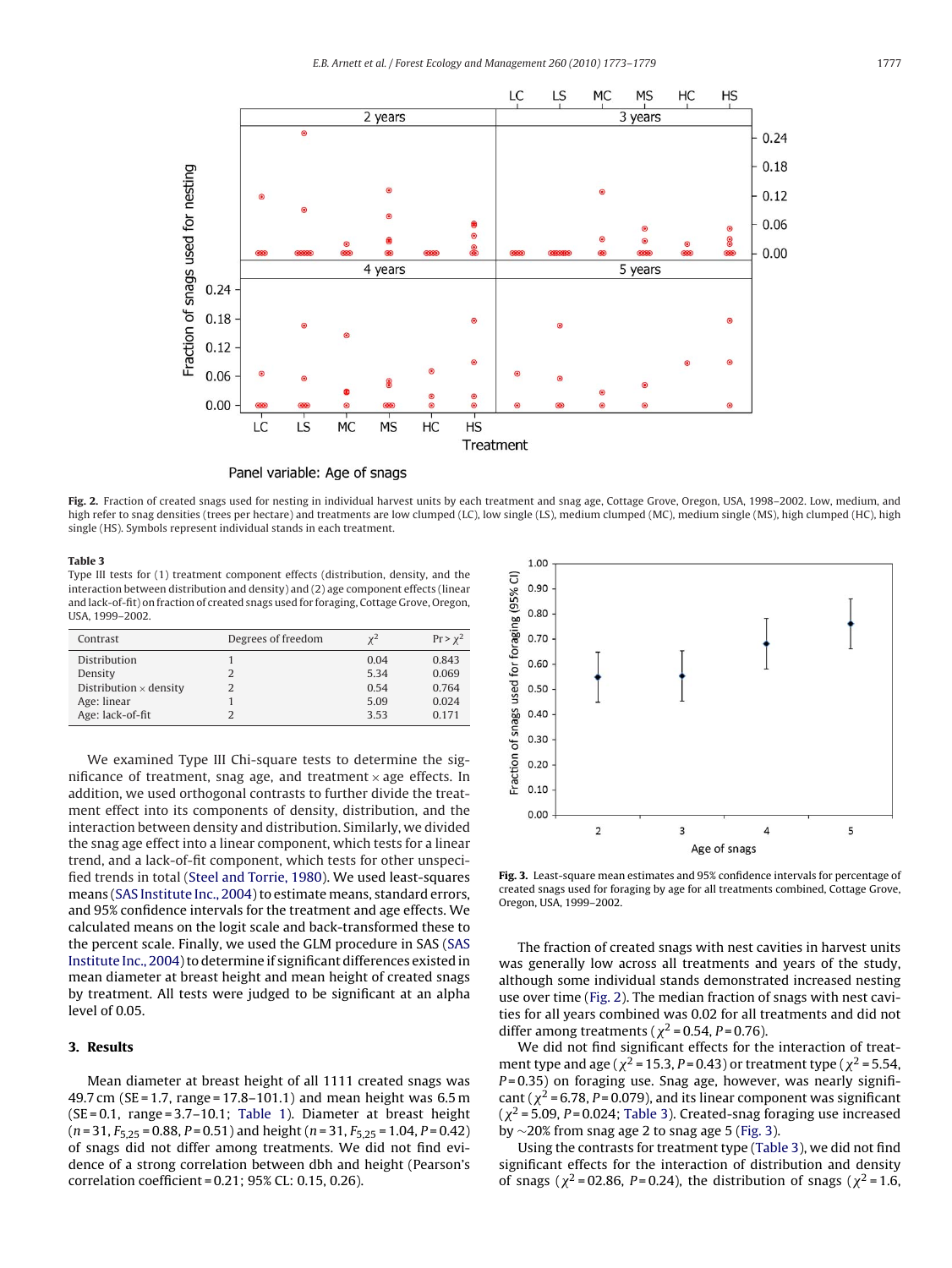

**Fig. 4.** Least-square mean estimates and 95% confidence intervals for fraction of created snags used for foraging by treatment, Cottage Grove, Oregon, 1999–2002. Treatments are low clumped (LC), low single (LS), medium clumped (MC), medium single (MS), high clumped (HC), high single (HS).

P=0.21), or the density of snags ( $\chi^2$ =1.46, P=0.48) on foraging use. The greatest fraction of snag use occurred in the MC treatment (Fig. 4) in which ∼75% of the snags were used across the 4 years of monitoring. The lowest fraction of use occurred in the MS treatment, in which 55% of the snags were used for foraging across the 4 years of the study (Fig. 4).

#### **4. Discussion**

In general, our predictions and findings are consistent with those from studies on avian use of snags created by other methods. We predicted and found that use of mechanically topped trees for nesting was low during the first 5 years post-creation, likely because heartwood in these created snags was still relatively sound. Heartwood must be sufficiently decayed before birds begin to construct cavities ([Bull et al., 1997\),](#page-6-0) and so the most important determinant of snag suitability is length of time that a tree has been dead ([Brandeis et al., 2002\).](#page-6-0) In northeastern Washington, USA, nest cavities were first observed in topped trees after 3 years and percent of these trees with cavities increased from 1.4% of topped trees in decay class 2 to 34.8% of topped trees in decay class 4 [\(Hallett et al., 2001\).](#page-6-0) In western Oregon, [Chambers et al. \(1997\)](#page-6-0) found few cavities in newly created snags, but reported a significant increase in cavities in trees topped above mid-canopy after 5 years in all treatments they studied. A follow-up to the [Chambers](#page-6-0) [et al. \(1997\)](#page-6-0) study found that 88% of these snags had cavities in the first decade after creation [\(Walter and Maguire, 2005\).](#page-6-0) Additionally, [Walter and Maguire \(2005\)](#page-6-0) found that topped conifers that remained alive were rarely used for foraging or nesting. While it is possible that the size of snags we created is not suitable for certain cavity-nesting birds, particularly larger species like pileated woodpeckers, we think the fraction of created snags that are used for nesting by some species of cavity-nesting birds that utilize young managed forests will increase in future years as decay rates increase.

Neither [Chambers et al. \(1997\)](#page-6-0) nor [Walter and Maguire \(2005\)](#page-6-0) found a relationship between nesting levels and distribution (i.e., clumped versus scattered) of created snags. Our findings corroborate this conclusion, but our sample size of nests was very small and future analysis of snags on our study area may demonstrate an effect of distribution of created snags on level of nesting. Territoriality exhibited by cavity-nesting species undoubtedly influences snag use, although no study has shown that cavity-nesting birds competitively exclude one another. However in situations where cavities are limited or clustered, negative interactions are more evident [\(Bull et al., 1997; Walter and Maguire, 2005\).](#page-6-0) Assuming snag distribution pattern is not a critical determinant of use by cavity-nesters, clumping snags may be more pragmatic when one considers operational factors such as efficiency of creation, equipment operation, and logistics of monitoring ([Chambers et al., 1997\).](#page-6-0)

We did not find a strong relationship between snag density and foraging use. Again, if territoriality is a factor, one would expect foraging use to reach a threshold level in relation to snag density as individual territories would contain sufficient numbers of snags. However, we note that we did not make species-specific observations of nesting and foraging use. Additionally, the distribution of snag sizes in our study was different than other studies in that we created shorter snags from trees that occurred in a managed forest with fewer large diameter trees. As a result, a threshold relationship between snag use and snag density may only be valid for those cavity-nesting birds that used treatment units regularly, primarily smaller species. That is, the density of snags that we examined may have been sufficient for these species to fulfill their life-history requirements. Larger species utilizing bigger territories and require larger snags (e.g., pileated woodpecker) may have only incidentally used the snags we created or included our treatment units as part of individual territories. In these cases, a threshold relationship is unlikely to be supported.

We predicted that foraging use of created snags in our study would be immediate and increase with snag age. Our findings provided some support for this prediction (we documented a small increase with snag age) and corroborate other studies. [Bull and](#page-6-0) [Partridge \(1986\)](#page-6-0) found that created snags were used for foraging within 2–4 years of creation and most had foraging use after 5 years. [Hallett et al. \(2001\)](#page-6-0) found little foraging use of snags during their first year of creation, but reported a significant increase in foraging use as decay class increased for all methods of snag creation. [Brandeis et al. \(2002\)](#page-6-0) reported that woodpeckers foraged most actively on Douglas-fir snags in western Oregon 3 years after creation regardless of time after inoculation. The temporal increase in foraging use of created snags appears to occur regardless of creation method, spatial aggregation, or harvest treatment, and we suggest that monitoring programs allow at least 3 years to pass post-creation before beginning monitoring activities.

## **5. Management implications**

In intensively-managed forests where dead wood recruitment processes have been altered, creating snags may be necessary to compliment green-tree retention practices. Our results indicate that creating snags with a feller-buncher is a viable option for managers interested in increasing the number of snags in young harvest units similar to those we studied. These created snags provide almost immediate foraging habitat that may be critically important to avian communities in landscapes with low snag densities similar to our study. We only evaluated avian responses and stress that other species may have different requirements and responses to snags created with feller-bunchers. In addition, we did not monitor species-specific responses and our findings should be viewed in that context. Previous research indicates that certain bird species require taller and larger snags than those we created in our study. Shorter snags created by this method may also have a shorter temporal suitability than taller, larger snags as the relatively fast growing canopy of managed stands canopy encroaches these snags. While our technique can be used broadly across managed forest landscapes to increase snag numbers generally, managers should address the short-fall of large snags through the retention of either large snags in harvest units or large, old trees that can become large snags.